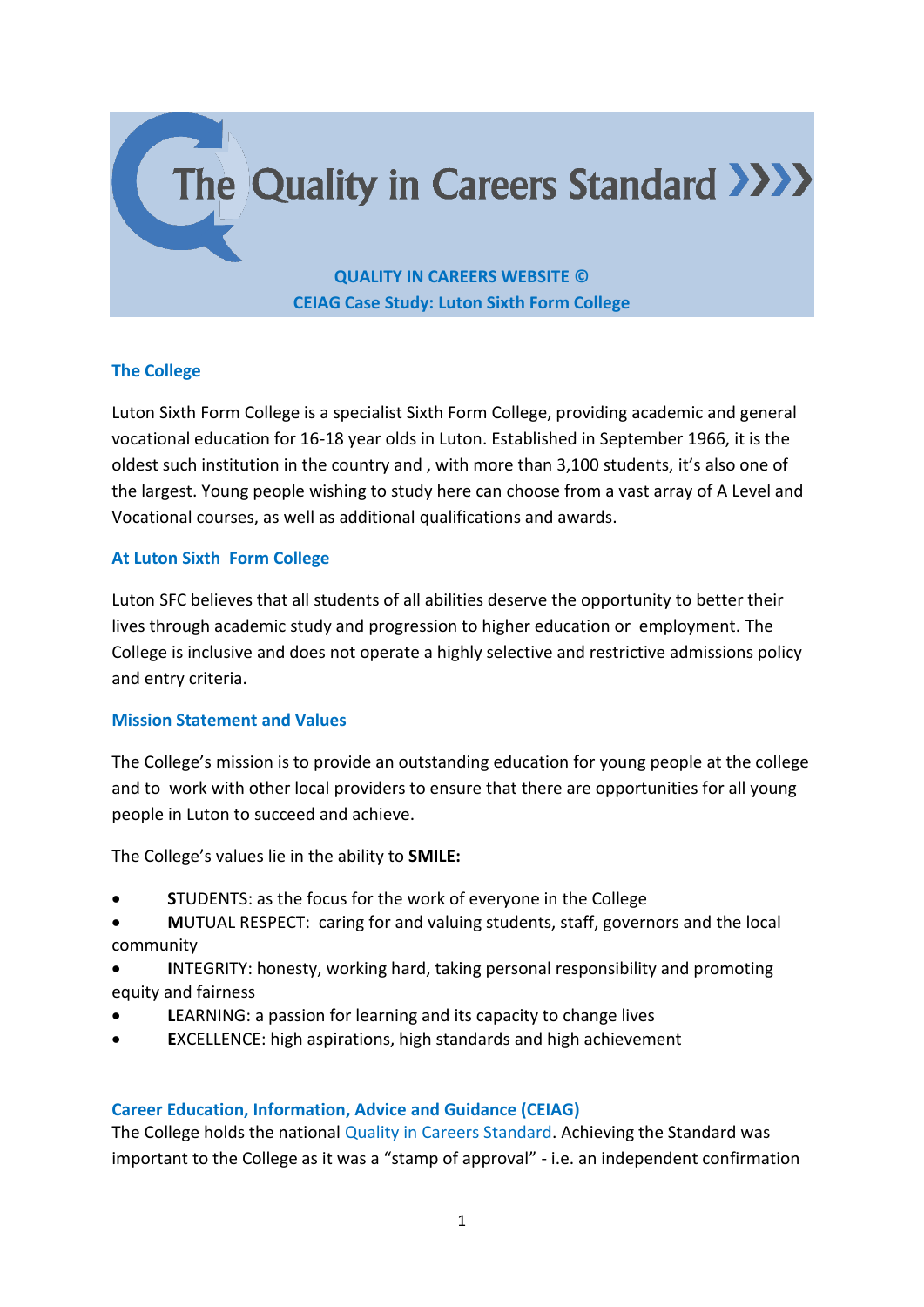that the College is doing well with its careers provision. The College found the Standard's alignment of its national assessment criteria with the Gatsby Benchmarks was especially helpful. Below are extracts from the successful Quality in Careers Standard assessment report (2021):

# *"Strengths:*

• *Strong Senior Management and Governor support and a whole college approach to CEIAG.* 

• *A committed, well-qualified and well-organised Careers Leader, who is part of the Senior Leadership Team and who engages well with other members of staff to deliver a comprehensive CEIAG programme*

• *Good use of the Gatsby Benchmarks to review and plan the careers programme*

• *A dedicated team of Progress Coaches who support students very effectively with individual career planning*

• *Comprehensive information on the college website about career opportunities and the labour market, to enable students, staff, parents/carers, and external partners to be kept up to date* 

*All students, staff and parents/carers have access to and make use of, reliable career and labour market information (LMI). Information is included on the college website and the VLE (e.g. Careerometer for LMI). In addition, a weekly jobs bulletin is sent to all students.*

*Students are made aware of the full range of opportunities in education, training and employment within their careers programme, as outlined in the Careers Plan*

*Raising aspiration is a key feature of the college and students are challenged with regard to stereotypical thinking. This takes place through a range of processes, examples of which include:*

- *The tutorial programme*
- *Decision making sessions (Level 2 students)*
- *As part of 1:1 careers guidance interviews*
- *Through the 'Be Ready' programme*
- *The 'Realising Opportunities' programme, delivered by Nottingham University*

*Students' achievements and progress, including career management skills, are monitored and recorded within the Promonitor Portal, which also covers attendance and communication. The information provided includes career plans and students are able to build on this during tutorials. Parents/carers and staff also have access to material which is not confidential.*

*Destination data is collected by a specialist team within the college and shared with Luton Borough Council. The Assessor saw the data for 2019/20 as well as a detailed analysis of destinations. The college is very keen to ensure that students are made aware of all post-18 opportunities and figures show that 75% went on to university and the remainder took up other options, such as employment and apprenticeships.*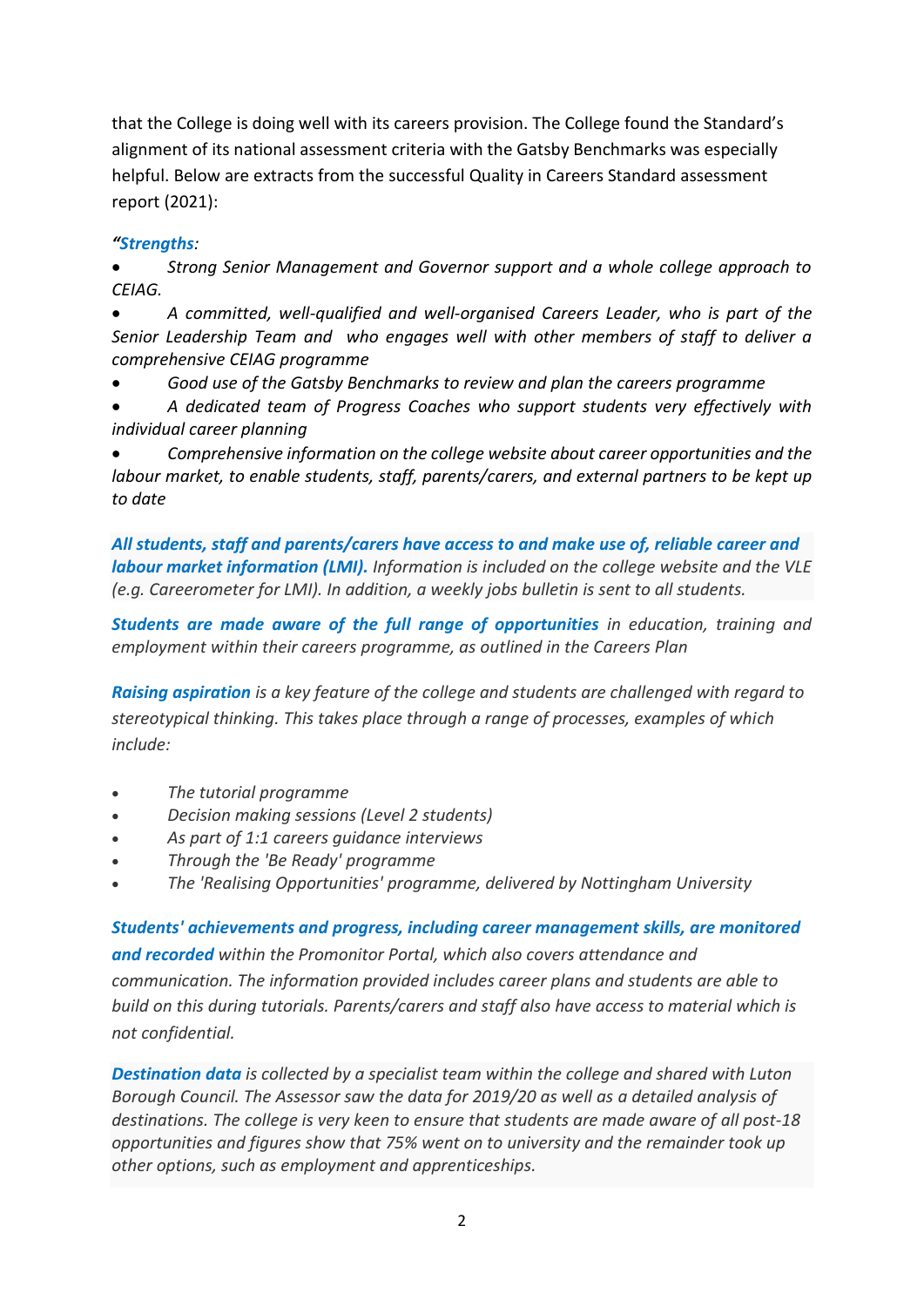*Destination data is used to 'inspire and inform learners', through presentations, social media and displays around the school (including photos of former students and their career path).*

*There is an extensive data base of Alumni, who are called upon to engage with current students in a variety of ways (e.g. mentoring and work experience). Videos of former students have been placed on You Tube, where they talk about where they are now and what they have been doing since leaving Luton Sixth Form College.*

*Careers progression is built into the curriculum from day one. Course descriptors contain careers and progression guidance, to help students choose the best courses for them'.*

*There are approximately 70 courses available at the college in total and there was evidence to show that all, including STEM subjects, include elements of career learning within curriculum programmes.*

*As part of the assessment, it was possible to speak to two different subject teachers who outlined the various ways in which they cover elements of careers education:*

• *The Head of Department for Creative Arts, English and Languages stated that she 'is passionate about students being prepared for their next steps'. She has a number of external contacts who are brought in to engage with students and also organises visits (e.g. the London Fashion Institute'), mock interviews and work experience. In addition, she has created a display of former students, showing their individual career pathways since leaving the college.*

• *A Computer Science teacher is keen to encourage more girls to go into male dominated professions and has set up a 'Women in Technology' project. She regularly talks about the jobs that link to her subject and has links with local companies. She feels that it is important to make students aware of all the opportunities open to them and not just university.* 

*Every student has at least one meaningful encounter with an employer or an employee through a range of processes, which include:*

- *Employers coming into college to work with students*
- *The annual Choices Fair*
- *Visits and outings*
- *Attendance at a regional Skills Show*
- *Virtual employer encounters*
- *Mock interviews*
- *Mentoring and coaching from employer representatives*

*There is an annual Careers Fair at the college during which students have the opportunity to find out about the full range of further learning and employment opportunities. A range of HE representatives take part and students can attend workshops and presentations. Examples of the programme include:*

- • *How to start researching what's right for you*
- • *Students' guide: university vs apprenticeship*
- • *Choosing the right course*